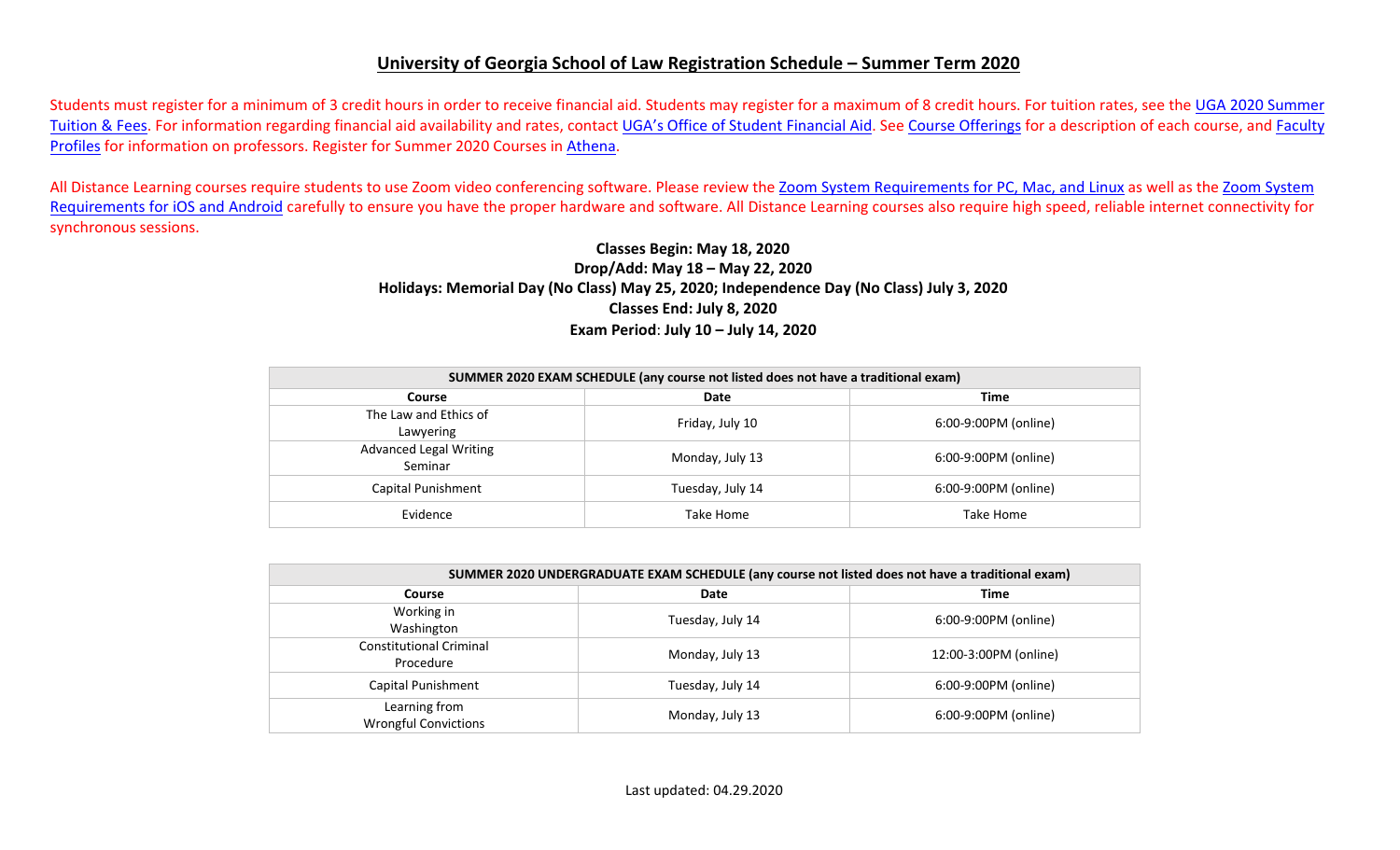| <b>JURI</b> | <b>CRN</b>  | <b>Course</b>                                                    | Instructor     | <b>Hrs</b>     | <b>Seats</b>   | <b>Start</b> | End     | Location | Day          | <b>Notes</b>                                                                                                                                                                                                                                                                                                                                                                                                                                                                             |
|-------------|-------------|------------------------------------------------------------------|----------------|----------------|----------------|--------------|---------|----------|--------------|------------------------------------------------------------------------------------------------------------------------------------------------------------------------------------------------------------------------------------------------------------------------------------------------------------------------------------------------------------------------------------------------------------------------------------------------------------------------------------------|
| 4085E       | 65524       | Advanced Legal Research                                          | Taylor/Tubinis | $\overline{2}$ | 20             | 6:00 PM      | 7:50 PM | Online   | W            | Meets the Practical Skills Requirement. 2 hours of asynchronous class<br>time is required in addition to 2 hours of scheduled course time.                                                                                                                                                                                                                                                                                                                                               |
| 4160E       | 65723       | <b>Advanced Legal Writing</b><br>Seminar                         | Mangan         | 3              | 20             | 6:00 PM      | 8:00 PM | Online   | T            | Meets 2L Writing requirement or hours to Practical Skills requirement.<br>Class will meet once a week for 2 hours. Students will be required to<br>complete an additional 3 hours per week of asynchronous instructional<br>material. Students should also expect to average an additional 10 hours<br>per week of reading, writing, and reviewing material. The final grade in<br>this class will include writing, participation and discussion, reflection<br>paper, and a final exam. |
| 5310S       | 62018       | Capital Assistance Project                                       | <b>Nesset</b>  | $\overline{2}$ | 5              | $\neq$       | $\neq$  | $\neq$   | $\neq$       | Permission of professor. Meets the Practical Skills Requirement.                                                                                                                                                                                                                                                                                                                                                                                                                         |
| 5840E       | 62020       | Capital Punishment                                               | <b>Nesset</b>  | $\overline{3}$ | 10             | 7:30 PM      | 9:00 PM | Online   | <b>MW</b>    | This course will meet online at the assigned times. Students will be<br>required to download and review an average of two additional hours of<br>class instructional sessions each week.                                                                                                                                                                                                                                                                                                 |
| 5761S/5762S | 65788/63147 | <b>CEASE Clinic</b>                                              | Hetherington   | $2$ to $6$     | $5\phantom{.}$ | $\neq$       | $\neq$  | $\neq$   | ≠            | Permission of professor. Must register for both CRNs; hours<br>should be divided equally. Meets the Practical Skills Requirement.                                                                                                                                                                                                                                                                                                                                                        |
| 5968S/5969S | 65789/63821 | Corporate Counsel Externship                                     | Morgan         | $2$ to $4$     |                | $\neq$       | $\neq$  | $\neq$   | $\neq$       | Permission of professor. Must register for both CRNs; hours should be<br>divided equally. Meets the Practical Skills Requirement.                                                                                                                                                                                                                                                                                                                                                        |
| 5170E       | 62011       | Criminal Defense Practicum I                                     | Gabriel        | $\mathbf{3}$   | 12             | 1:00 PM      | 4:30 PM | Online   | W            | This course has a mandatory orientation. Meets the Practical Skills<br>Requirement.                                                                                                                                                                                                                                                                                                                                                                                                      |
| 4500S/4501S | 65790/63806 | Criminal Defense Practicum II                                    | Gabriel        | $4$ to $6$     | 12             | 1:00 PM      | 4:30 PM | Online   | $\mathsf{T}$ | Prereq: Criminal Defense Practicum I. Must register for both<br>CRNs; hours should be divided equally. Meets the Practical Skills<br>Requirement.                                                                                                                                                                                                                                                                                                                                        |
| 5456E       | 62137       | <b>Contract Drafting for</b><br><b>Startups and New Ventures</b> | Tracy          | 3              | 20             | 7:30 PM      | 9:00 PM | Online   | M            | Meets 2L Writing requirement or hours to Practical Skills requirement.<br>Scheduled course time will serve as optional synchronous office hours. All<br>other coursework will be asynchronous and posted weekly. Expect to<br>spend 15-20 hours per week on coursework for this class (including<br>reading textbook, doing assignments, listening to/watching lectures,<br>participating in discussion forums, & completing other assigned elements)                                    |
| 5850E       | 65598       | <b>Document Drafting:</b><br>Contracts                           | Conner         | 3              | 20             | 6:30 PM      | 7:45 PM | Online   | <b>MTWR</b>  | Meets 2L Writing requirement or hours to Practical Skills requirement.<br>Some sessions will be available for students to download in advance and<br>review on their own time; class will not meet on days when this option<br>has been made available.                                                                                                                                                                                                                                  |
| 5455E       | 62019       | <b>Document Drafting: Litigation</b>                             | Trimble        | $\overline{3}$ | 20             | 6:30 PM      | 7:45 PM | Online   | <b>TWRF</b>  | Meets 2L Writing requirement or hours to Practical Skills requirement.<br>Some sessions will be available for students to download in advance and<br>review on their own time; class will not meet on days when this option<br>has been made available.                                                                                                                                                                                                                                  |
| 4250E       | 65511       | Evidence                                                         | Scherr         | 3              | 60             | 6:00 PM      | 7:30 PM | Online   | <b>MR</b>    | 2 video conference class sessions per week, with associated reading,<br>audio lectures, and regular ungraded quizzes. Take-home exam.                                                                                                                                                                                                                                                                                                                                                    |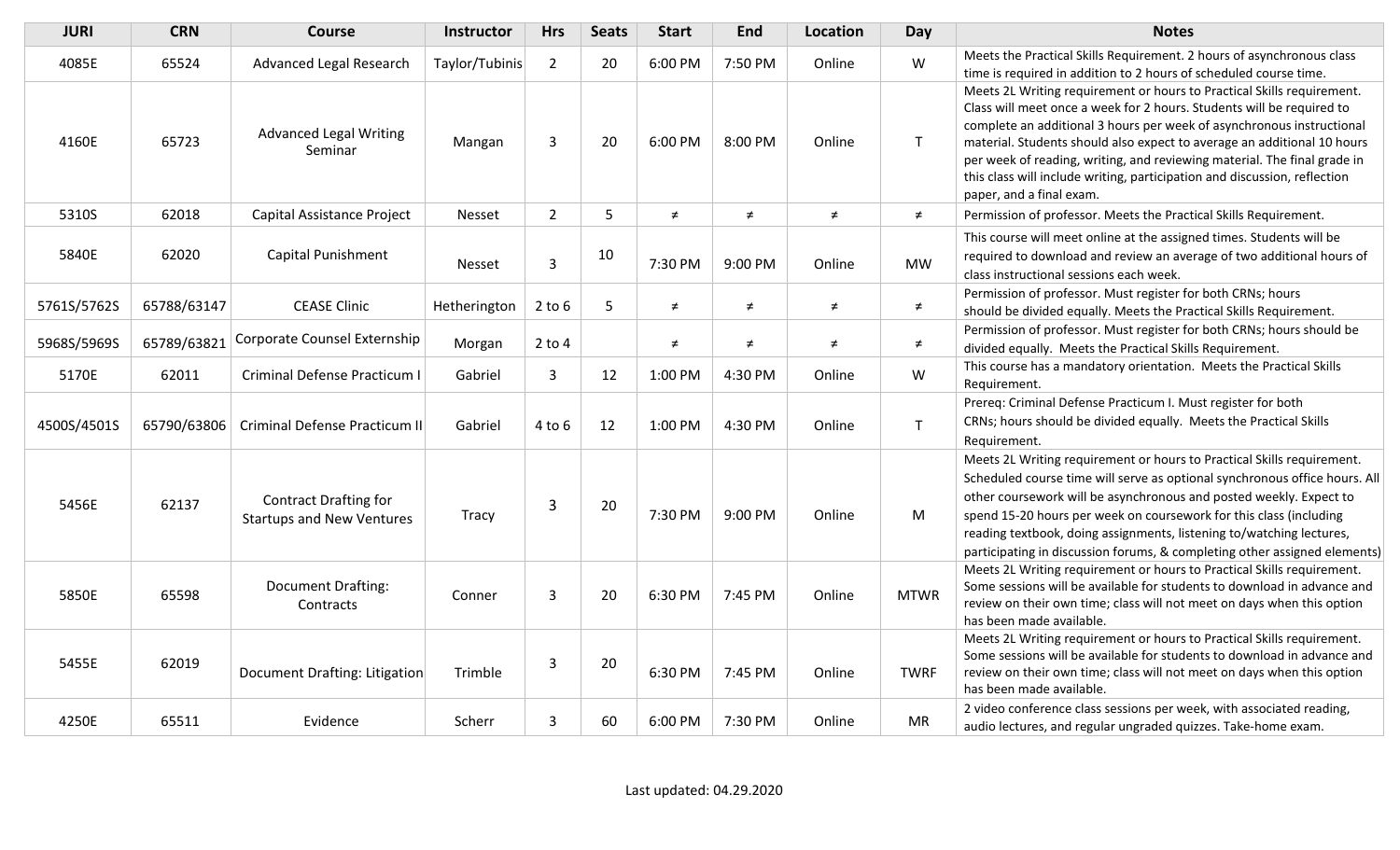| 5576        | 65791         | Media Law                      | Peters        | 3              | 20 | 7:00 PM | 9:30 PM | Online | $\mathsf{T}$ | The course will meet online at the assigned time. 2.5 hours of<br>asynchronous material will be assigned each week. Course information:<br>http://www.law.uga.edu/media-law-peters-summer-2020-section                                                                                                                                                                                                             |
|-------------|---------------|--------------------------------|---------------|----------------|----|---------|---------|--------|--------------|--------------------------------------------------------------------------------------------------------------------------------------------------------------------------------------------------------------------------------------------------------------------------------------------------------------------------------------------------------------------------------------------------------------------|
| 5975        | 65799         | Mediation - A                  | McNiff        | 3              | 12 | 6:30 PM | 9:00 PM | Online | <b>MW</b>    | Meets the Practical Skills Requirement.                                                                                                                                                                                                                                                                                                                                                                            |
| 5975        | 65800         | Mediation - B                  | <b>McNiff</b> | 3              | 12 | 6:30 PM | 9:00 PM | Online | <b>TR</b>    | Meets the Practical Skills Requirement.                                                                                                                                                                                                                                                                                                                                                                            |
| 5150S       | 65794         | Prosecution I                  | Redmon        | $\overline{2}$ | 20 | $\neq$  | $\neq$  | $\neq$ | $\neq$       | Prosecution I does not meet the Practical Skills requirement. It is the<br>prerequisite for Prosecution II and Prosecution III, which meet the<br>Practical Skills Requirement.                                                                                                                                                                                                                                    |
| 5160S/5161L | 65795 / 65506 | <b>Prosecution II</b>          | Redmon        | $3$ to $6$     | 20 | $\neq$  | $\neq$  | $\neq$ | $\neq$       | Prerequisite: Prosecution I. Must register for both CRNs; hours<br>should be divided equally. Meets the Practical Skills Requirement.                                                                                                                                                                                                                                                                              |
| 5965E/5966S | 62031/65725   | Summer Externship              | Grant         | $2$ to 4       | 25 | $\neq$  | $\neq$  | ≠      | $\neq$       | Permission of professor. Must register for both CRNs; hours should be<br>divided equally. Meets the Practical Skills Requirement.                                                                                                                                                                                                                                                                                  |
| 5965E/5966S | 62025/65727   | Summer Externship              | Heywood       | $2$ to $4$     | 15 | $\neq$  | $\neq$  | $\neq$ | $\neq$       | Permission of professor. Must register for both CRNs; hours<br>should be divided equally. Meets the Practical Skills<br>Requirement.                                                                                                                                                                                                                                                                               |
| 5965E/5966S | 65603/65728   | Summer Externship              | Redmon        | $2$ to 4       | 15 | $\neq$  | $\neq$  | $\neq$ | $\neq$       | Permission of professor. Must register for both CRNs; hours<br>should be divided equally. Meets the Practical Skills<br>Requirement.                                                                                                                                                                                                                                                                               |
| 4300E       | 63802         | The Law & Ethics of Lawyering  | Tracy         | $\overline{3}$ | 60 | 7:30 PM | 9:00 PM | Online | $\mathsf T$  | This course will meet online at the assigned times for required<br>synchronous discussion groups. All other coursework will be<br>asynchronous and posted weekly. Expect to spend 15-20 hours per<br>week on all coursework for this class (including reading textbook,<br>doing assignments, listening to/watching lectures, participating in<br>synchronous discussions, and completing other assigned elements) |
| 5977S/5978S | 65796/62259   | Veterans Legal Services Clinic | Scherr        | $4$ to $6$     | 5  | 4:30 PM | 6:20 PM | Online | W            | Permission of professor. Must register for both CRNs; hours<br>should be divided equally. Meets the Practical Skills<br>Requirement.                                                                                                                                                                                                                                                                               |

≠ - Meetings will be arranged between the professor and student(s) based on mutually agreeable times/days. Contact the instructor directly for more information.